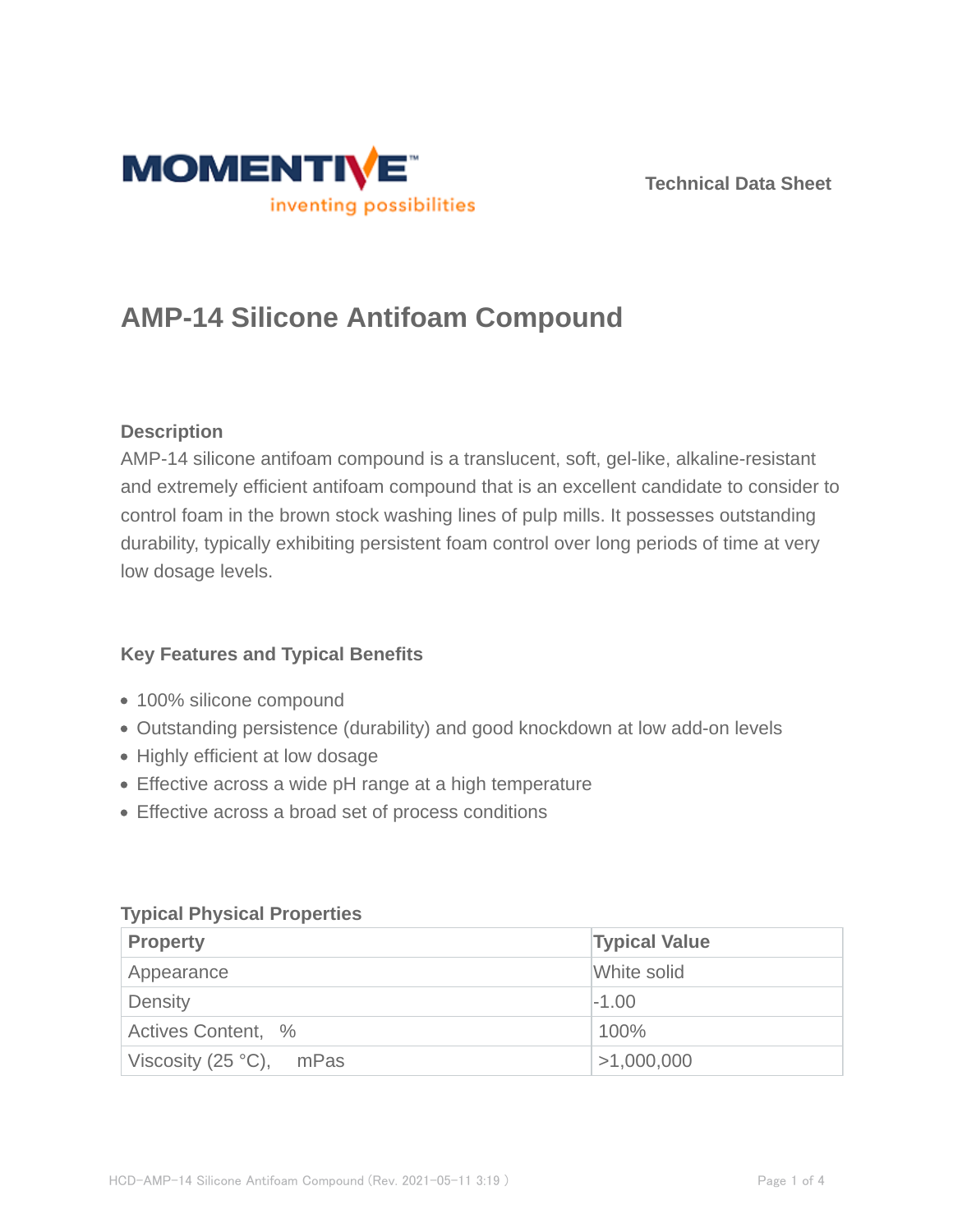## **Potential Applications**

When suitably emulsified, AMP-14 silicone antifoam compound is an excellent candidate to consider to control foam and improve drainage in various pulp mill processes such as:

- Brown stock washing
- Screening
- Bleaching
- Waste water treatment

## **General Considerations for Use**

AMP-14 silicone antifoam compound is too viscous to be pumped, but, by simply inverting the drums, the material can be cleanly transferred into a reactor. Depending upon the type and duration of mixing, it is possible to attain a viscosity below 100,000 cSt.

Momentive can offer guidance on selecting best practices to best emulsify AMP-14 silicone antifoam compound, both in terms of the equipment needed as well as the optimum formulation, in order to maximize foam control and result in effective drainage on the filters.

## **Patent Status**

Nothing contained herein shall be construed to imply the nonexistence of any relevant patents or to constitute the permission, inducement or recommendation to practice any invention covered by any patent, without authority from the owner of the patent.

## **Product Safety, Handling and Storage**

Customers should review the latest Safety Data Sheet (SDS) and label for product safety information, safe handling instructions, personal protective equipment if necessary, emergency service contact information, and any special storage conditions required for safety. Momentive Performance Materials (MPM) maintains an aroundthe-clock emergency service for its products. SDS are available at www.momentive.com or, upon request, from any MPM representative. For product storage and handling procedures to maintain the product quality within our stated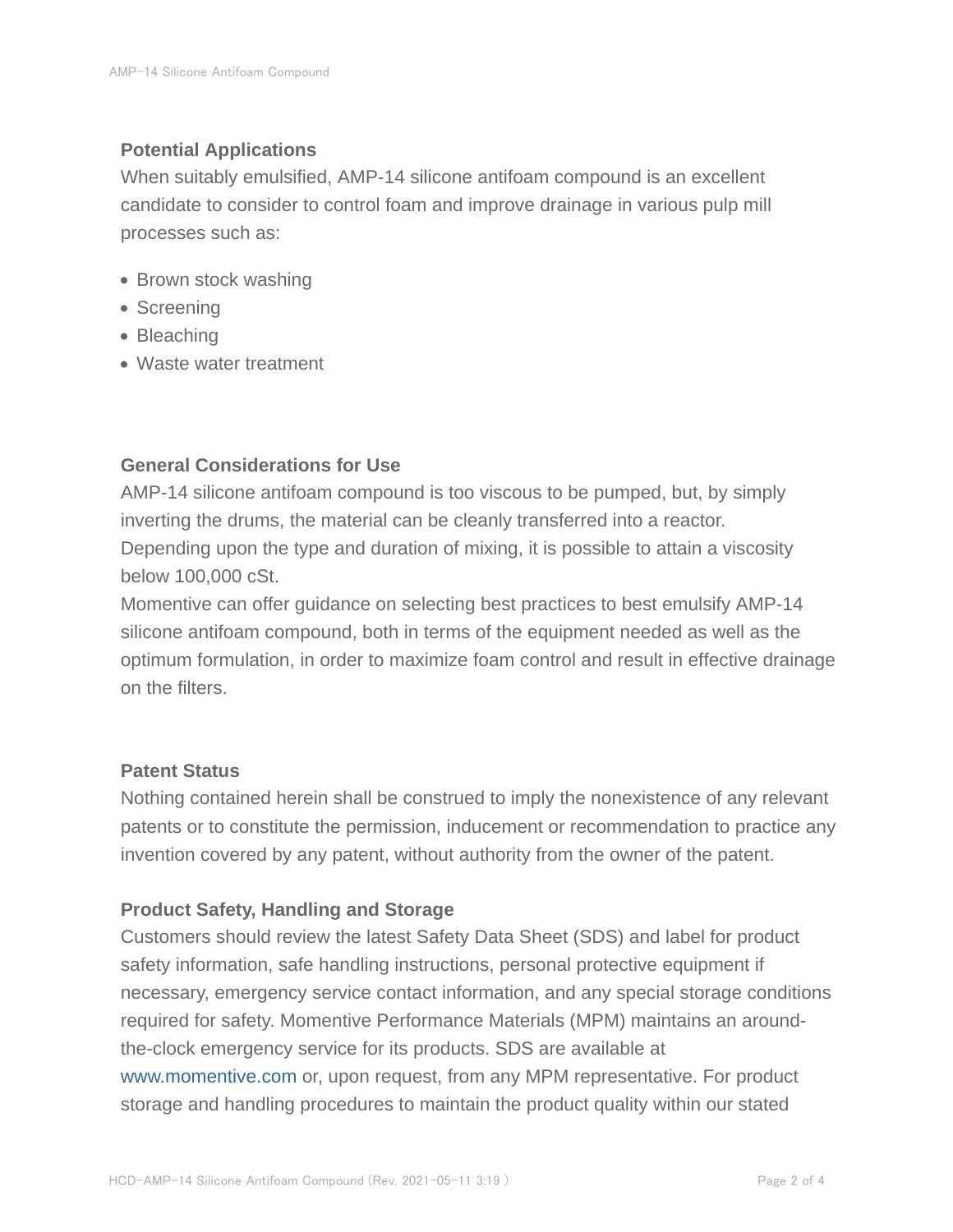specifications, please review Certificates of Analysis, which are available in the Order Center. Use of other materials in conjunction with MPM products (for example, primers) may require additional precautions. Please review and follow the safety information provided by the manufacturer of such other materials.

#### **Limitations**

Customers must evaluate Momentive Performance Materials products and make their own determination as to fitness of use in their particular applications.

#### **Contact Information**

Email commercial.services@momentive.com

#### **Telephone**

| <b>Americas</b>      | <b>Latin America</b> | <b>EMEAI- Europe, Middle</b> | <b>ASIA PACIFIC</b> |
|----------------------|----------------------|------------------------------|---------------------|
|                      |                      | East, Africa & India         |                     |
| +1 800 295 2392      | <b>Brazil</b>        | <b>Europe</b>                | <b>China</b>        |
| Toll free*           | +55 11 4534 9650     | +390510924300                | 800 820 0202        |
| +704 805 6946        | <b>Direct Number</b> | Direct number                | Toll free           |
| <b>Direct Number</b> |                      |                              | +86 21 3860 4892    |
|                      |                      |                              | Direct number       |
| *All American        | <b>Mexico</b>        | India, Middle East &         | Japan               |
| countries            | +52 55 2169 7670     | <b>Africa</b>                | +81 3 5544 3111     |
|                      | <b>Direct Number</b> | + 91 44 71212207             | Direct number       |
|                      |                      | Direct number*               |                     |
|                      |                      | *All Middle Eastern          | <b>Korea</b>        |
|                      |                      | countries, Africa, India,    | +82 2 6201 4600     |

For literature and technical assistance, visit our website at: www.momentive.com

## **DISCLAIMER:**

#### **THE MATERIALS, PRODUCTS AND SERVICES OF MOMENTIVE PERFORMANCE**